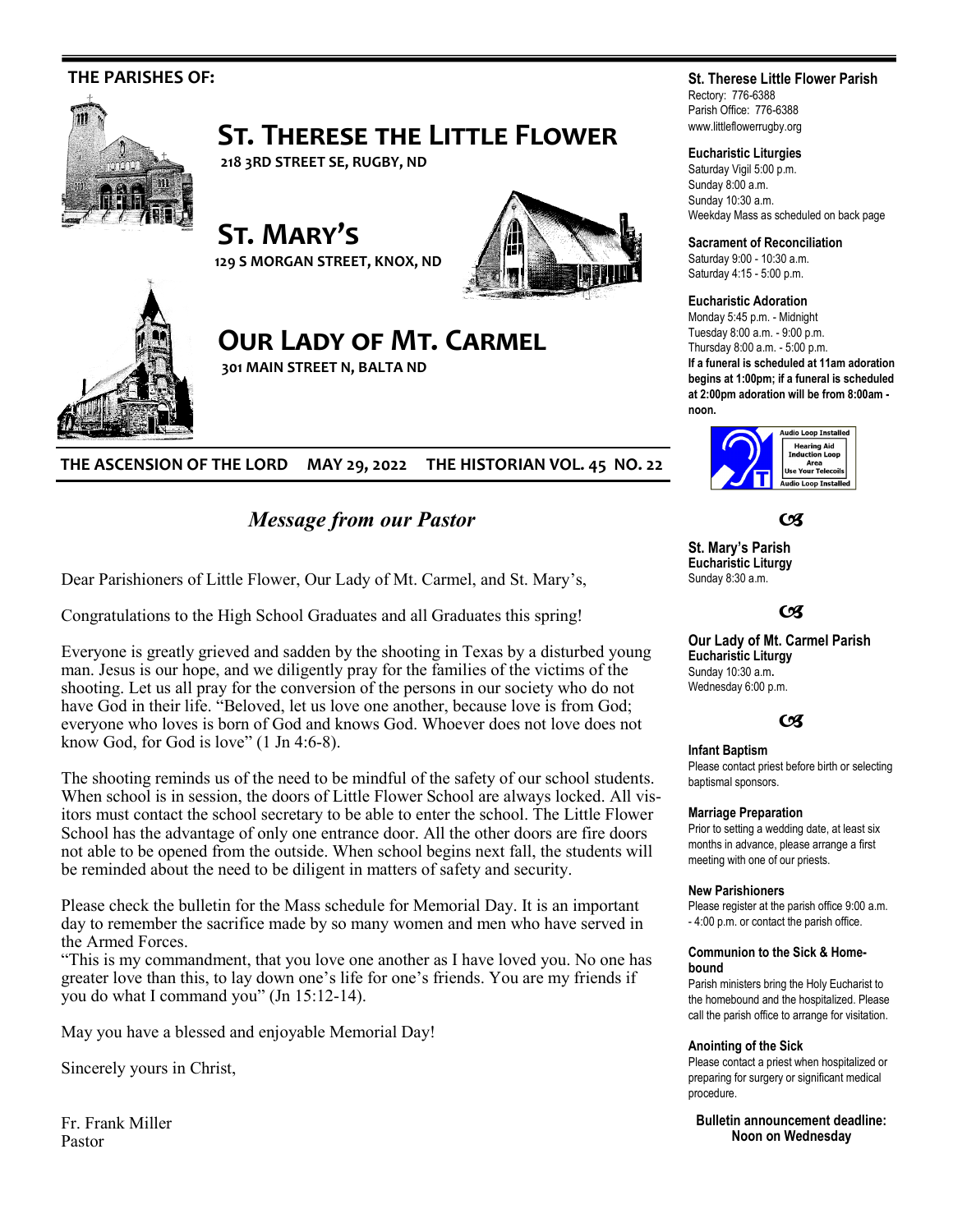# **THE ASCENSION OF THE LORD**





### **Sunday, May 29**

 **The Ascension of the Lord** 

- Little Flower Mass 8:00 AM and 10:30 AM Our Lady of Mount Carmel Mass 8:30 AM
- St. Mary's Mass 10:30 AM

# **Monday, May 30**

### **Memorial Day**

 Little Flower Mass 9:00 AM at the cemetery weather permitting; otherwise at the church No 7:30 AM or 5:15 PM Mass

- No Adoration
- Our Lady of Mount Carmel Mass 9:00 AM
- St. Mary's Mass 10:30 AM at the cemetery
- weather permitting; otherwise at the church
- St. Mary's Memorial Day Lunch following Mass

# **Tuesday, May 31**

- Little Flower Mass 7:30 AM
- Adoration 8:00 AM 9:00 PM
- Haaland Home Mass 9:00 AM
- Ladies singing practice 7:00 PM

### **Wednesday, June 1**

 Little Flower Mass 7:30 AM and 5:15 PM Our Lady of Mount Carmel Mass 6:00 PM CYO Triple B Wednesday 7:00 PM

### **Thursday, June 2**

- Little Flower Mass 7:30 AM
- Adoration 8:00 AM 5:00 PM
- Haaland Home Mass 9:00 AM
- No Hospital Mass
- Christian Mothers meeting 7:00 PM

### **Friday, June 3**

Little Flower Mass 7:30 AM and 9:00 AM 

### **Saturday, June 4**

 Little Flower Mass 8:00 AM Confessions 9:00 - 10:30 AM Confession 4:15 - 5:00 PM

Little Flower Vigil Mass 5:00 PM

# **Sunday, June 5**

### **Pentecost Sunday**

 Little Flower Mass 8:00 AM and 10:30 AM St. Mary's Mass 8:30 AM Our Lady of Mount Carmel Mass 10:30 AM

# **Memorial Day, May 30, Mass Schedule:**

- Mass will be held Monday at 9:00 AM at the Little Flower Cemetery, weather permitting; otherwise at the church.
- No 7:30 AM or 5:15 PM Mass at Little Flower.
- No Eucharistic Adoration at Little Flower.
- Mass at Our Lady of Mount Carmel will be at 9:00 AM in the church.
- Mass will be at 10:30 AM at the St. Mary's Cemetery, weather permitting; otherwise at the church. The Kane Ellingson American Legion Post 217 of Knox will have a military salute following the Mass.

**St. Mary's Parish will be serving scalloped potatoes and ham, salads, and dessert following their 10:30 AM Memorial Day Mass on May 30 at the church.** Takeout will be available. Freewill offering. Everyone welcome.

**Ladies interested in singing are invited to practice Tuesday nights over the summer beginning May 31 at 7:00 PM in Dorothy's Room**. It will be a chance to sing parts and to sing at Mass. We welcome ladies high school age and all the way up!

**There will be a general meeting of the Christian Mothers on Thursday, June 2 at 7:00 PM.** There will not be a Mass prior to the meeting. The March Circle is in charge of refreshments.

**CYO-Triple B Wednesdays—Burgers, Bonfire, and Ball Games.** Every Wednesday evening during the month of June from 7:00 - 9:00 PM. Grades 7- 12 are invited to come enjoy a burger, bonfire, and ball games with Fr. Miller and Anthony Benson. We will meet in the parking lot behind Little Flower School at 7:00 PM. For additional information contact Anthony Benson 701-339-7039.

**Calling all 7th, 8th and graduating 6th graders!** The Little Flower CYO will be heading out for our Annual Junior High Summer Trip on August 7-8. Join us for summer fun at the Little Flower Corn Feed, as we help out and camp out at the Balta Dam. The next morning we head to Ragging Rivers Water Park for a splashing great time followed by a movie at the Grand Theaters. Heads-up, we need 12 or more students to make the trip happen! For more information call Lisa Volk 208-0931 and attend the mandatory parent meeting at 7:00 PM at the BBB on Wednesday, June 8!

**The Little Flower Catholic Daughters will be hosting a Salad Luncheon on Thursday, June 9 from 11:00 AM - 1:00 PM** in the Little Flower Church basement. Free will offering. Door prizes - must be present to win. All proceeds will go to charities.

**Our Lady of Mount Carmel will have a general church cleaning on June 13, morning, afternoon, evening, whichever time works.** There will be a list posted of cleaning duties and a place to sign what work was done so the people who come next know what cleaning has been completed. Everyone's help is needed.

**The Christian Mothers are updating the funeral meal volunteer help list**. If you can help with meal prep or cleanup please sign up on the sheet at the back of the church. This is on an "as needed basis" only. You do not need to be a Christian Mother. Men and women are invited to volunteer. Thank You.

**Sacrament Parents** can pick up their children's corrected workbooks, banners, and pictures from First Communion and Confirmation. Children's items will be on the large center table in the Religious Education office during the first week of June. Email Rebecca Leier stlfreled@little-[flower.k12.nd.us](mailto:stlfreled@little-flower.k12.nd.us) if you have questions.

**Congratulations to the following Little Flower Altar Server prize and raffle winners** (prizes donated by an anonymous parishioner): First prize (\$200): Grant Senger with 28 service points; second prize (\$100):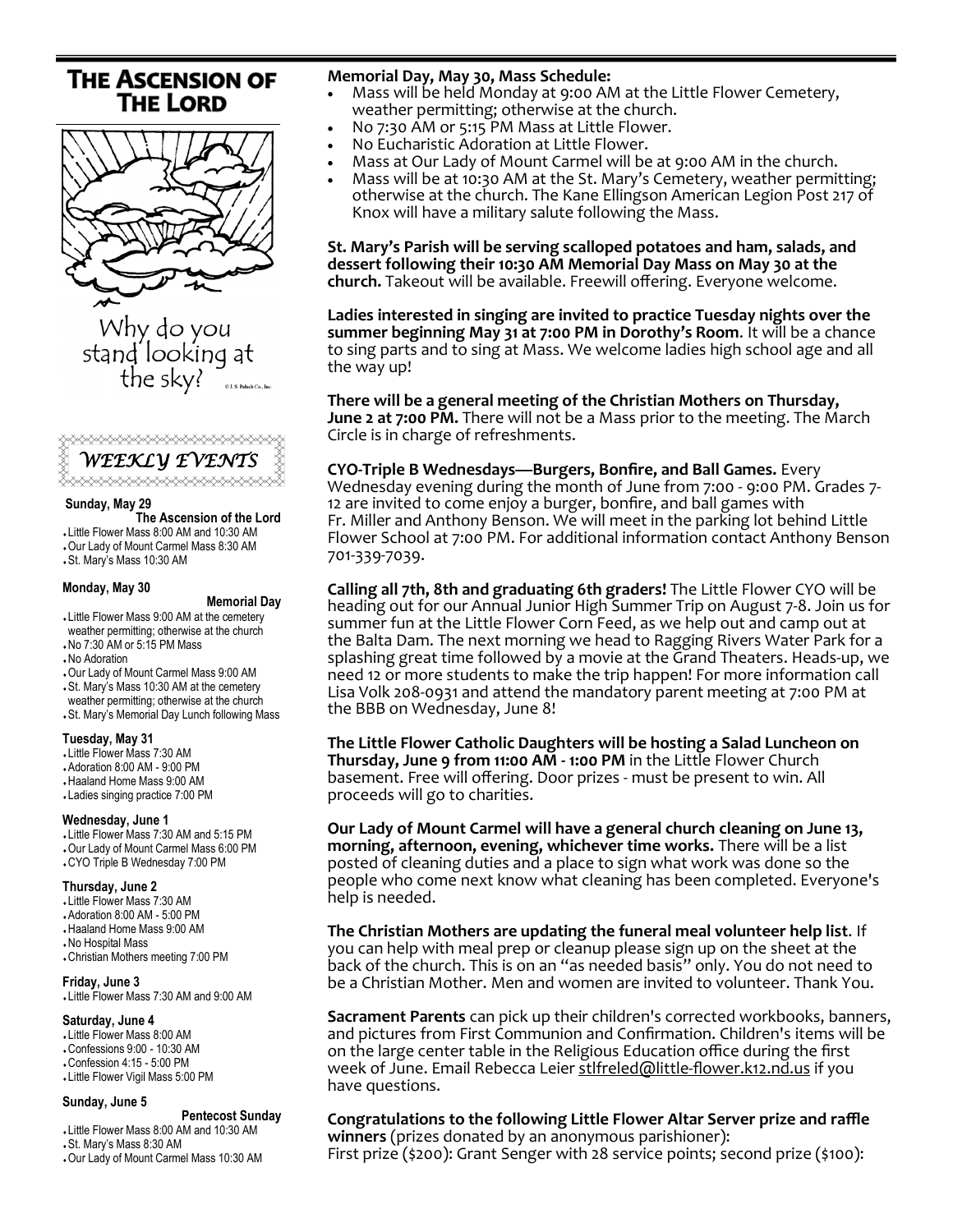Claire and Royanne Livedalen, tied with 12 service points each; four \$50 raffle winners: Grant Senger, Royanne Livedalen, Penn Wangler, Pius Wangler. Thank you to all those that choose to serve at the altar each week. Your presence and service is truly appreciated by the whole church.

**The Rugby KC's will again be accepting applications for requests for grant monies for needed charitable works in our parish and community.** Grant application forms can be picked up at the back entrance of each of the Rugby, Balta and Knox parishes. Completed applications can be emailed to [rugbykc@gondtc.com](mailto:rugbykc@gondtc.com) or mailed to the Little Flower Parish office C/O Knights of Columbus. **Application deadline is July 31, 2022**. The Knights of Columbus will review all applications and award grants based on merit in the September – October timeframe.

**The Great Plains Food Bank** will be in Rugby at the NAPA/Envision parking lot, 2819 US-2 W on June 1 from 3:45 - 5:00 PM. Anyone in need of food assistance in any community is welcome.

**Summer is almost here and so is Trinity Youth Camp.** At Trinity Youth Camp this summer we will *Call on His Name* and learn how to hear God's voice through the sacraments. Together, we'll encounter God's grace through his healing, sacrifice, and calling. God is calling YOU to join us this summer and to live a life filled with the Spirit ... will you answer?

**SUMMER 2022 CAMP DATES**<br>June 22-26 Red Willow, Binford July 20-24 Camp of June 22–26 Red Willow, Binford July 20-24 Camp of the Cross, Garrison<br>July 13-17 Pelican Lake, Bottineau July 26-3131 Pelican Lake, Bottineau July 13-17 Pelican Lake, Bottineau July 26-3131 Pelican Lake, Bottineau Trinity Youth Camp is for youth entering grades 3-8 fall of 2022. Go to their website for more information and to register! [trinityyouthcampnd.com](http://trinityyouthcampnd.com) They are also seeking Counselors (must be 18 years old), Counselors-in-Training (must be entering your junior year of high school fall 2022) and camp nurses (active LPN or RN license)

**The Diocese of Fargo will be hosting the Made for Greatness Men's Leadership Summit on July 22-24 at Stiklestad Lodge near Fort Ransom, ND.** The Summit will form and equip parish groups of men to step into the breach and call forth a renewal of Catholic masculinity right where they live. Through spiritual formation, leadership training, and practical "how-to's" men will be given all they need to begin preparations for launching a dynamic brotherhood of men striving to be the husbands, fathers, brothers, and men of God that they are called to be. Visit [www.fargodiocese.org/mfg](http://www.fargodiocese.org/mfg) to find out more.

# **Stewardship Moments**

*"I am the Alpha and the Omega, the first and the last, the beginning and the end." (Revelations 22:13)*

This is a reminder of how we should live our lives 24 hours a day, 7 days a week – putting God first in all that we do. Not only when I am at Mass and parish activities, but when I am in the world, at work or at school. Living gratefully and generously is an intentional lifestyle. Every decision you make either moves you closer to God or farther away. Choose wisely!

# **STEWARDSHIP OFFERING**

| May 14-15                   | 2022       | 2021                |  |  |
|-----------------------------|------------|---------------------|--|--|
| <b>Little Flower Parish</b> | \$4,058.25 | \$4,450.24          |  |  |
| May 15                      | Week       | <b>Year to Date</b> |  |  |
| St. Mary's                  | \$327.17   | \$6.760.41          |  |  |
| Our Lady of Mt. Carmel      | \$         |                     |  |  |

# **2022 GOD'S GIFT APPEAL CAMPAIGN**

| <b>Little Flower Parish</b> | Year to Date |
|-----------------------------|--------------|
| Goal                        | \$71,339     |
| Pledged                     | \$39,514     |
| St. Mary's                  |              |
| Goal                        | \$4,819      |
| Pledged                     | \$4.275      |
| Our Lady of Mt. Carmel      |              |
| Goal                        | \$9.404      |
| Pledged                     | \$5.958      |

# **St. Therese the Little Flower**

#### **Priests: 776-6388**

Very Rev. Franklin Miller, Pastor franklin.miller@fargodiocese.org 701-388-9826

 Fr. John Aerts, Parochial Vicar john.aerts@fargodiocese.org

# **Deacon**

 Arlen Blessum acblessum@hotmail.com Richard Lagasse richard.lagasse@fargodiocese.org

**Parish Secretary - 776-6388** Debbie Millang lfparish@gondtc.com

**Bookkeeper - 776-6388** Linda Schneider/Deb Miller lfpfinance@gondtc.com

**Religious Education - 776-6388** Rebecca Leier [stlfreled@little-flower.k12.nd.us](mailto:stlfreled@little-flower.k12.nd.us) 

**Catholic Youth Organization** Lisa Volk - 583-2338

**Knights of Columbus** James Maertens, Grand Knight

**Christian Mothers** Monica Houim, President

**Catholic Daughters** Dorice Duchscherer, Regent **Parish Music Ministry**

Glenda Mack - 776-5179

**Society of Saint Vincent de Paul** Denise Lagasse, President 681-0192

# (x

### **St. Mary's Catholic Church**

**Religious Education**  Lisa Volk volk@gondtc.com **Parish Council** 

 Phil Volk **St. Mary's Ladies Society** 

 Twyla Bohl **Parish Music Ministry**

Susan Hoffert

# $\alpha$

# **Our Lady of Mt. Carmel**

**Religious Education**  Samantha Wentz **Parish Council**  Pete Burgard **Altar Society**  Marlene Schaan - 776-2369 **Music Ministry**

Wanda Kremer - 542-3338

# $\epsilon$

**Little Flower School - 776-6258 Principal - 776-6258** Kim Anderson kim.anderson@littleflowercatholicschool.com

**Secretary - 776-6258** Rita Mitzel rita.mitzel@littleflowercatholicschool.com

**Parish/School Custodian** Deacon Jonathan Brewer

**Church/School Kitchen 776-6388**